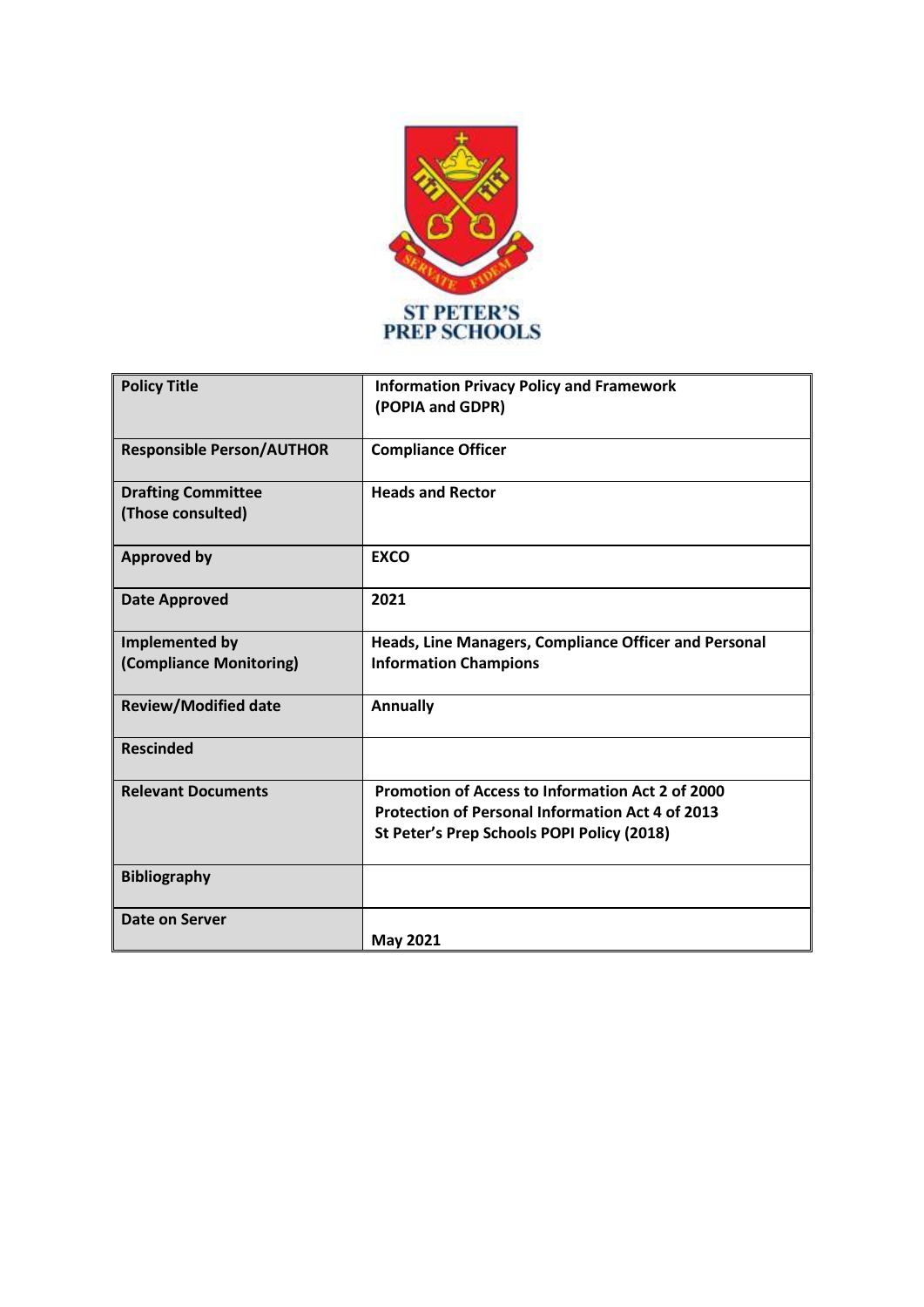## **1. POLICY STATEMENT**

- 1.1. Every person has rights with regard to how their personal information is handled and protected. In order to carry out its business and provide its services, the School may collect, store and process personal information about:
	- 1.1.1. employees;
	- 1.1.2. customers;
	- 1.1.3. consumers;
	- 1.1.4. service providers / suppliers; and
	- 1.1.5. business contacts.
- 1.2. The School recognises the need to treat this information in an appropriate and lawful manner. The School is committed to complying with its obligations in this regard in respect of all personal information it handles, in a manner which maintains the confidence of the School's customers, service providers / suppliers, business contacts and employees.
- 1.3. The Protection of Personal Information Act no. 4 of 2013 (**"POPIA"**) and regulations (2018) relate to identifiable, living, natural persons and identifiable, existing, juristic persons. The European Union General Data Protection Regulation (**"GDPR"**) only relates to the information of European Citizens (natural persons). Additional privacy legislation may also be applicable should the School also conduct business in another country.
- 1.4. The types of information that the School may be required to handle include details of current, past and prospective employees, service providers / suppliers, customers, consumers and other business contacts that the School communicates with. The information would typically include names, addresses, email addresses, dates of birth, identity / passport numbers, phone numbers, private and confidential information and, potentially, special personal information. In addition, the School may occasionally be required to collect and use certain additional types of personal information to comply with the requirements of the law.
- 1.5. The information may be stored on paper, electronically or by other media and is subject to certain legal safeguards specified in POPIA and GDPR, and potentially other applicable acts and regulations. The provisions of POPIA and GDPR impose restrictions on how the School may collect and process the personal information in question.
- 1.6. This information privacy policy ("**Policy**") may be amended from time to time. Any breach of this Policy will be taken seriously by the School.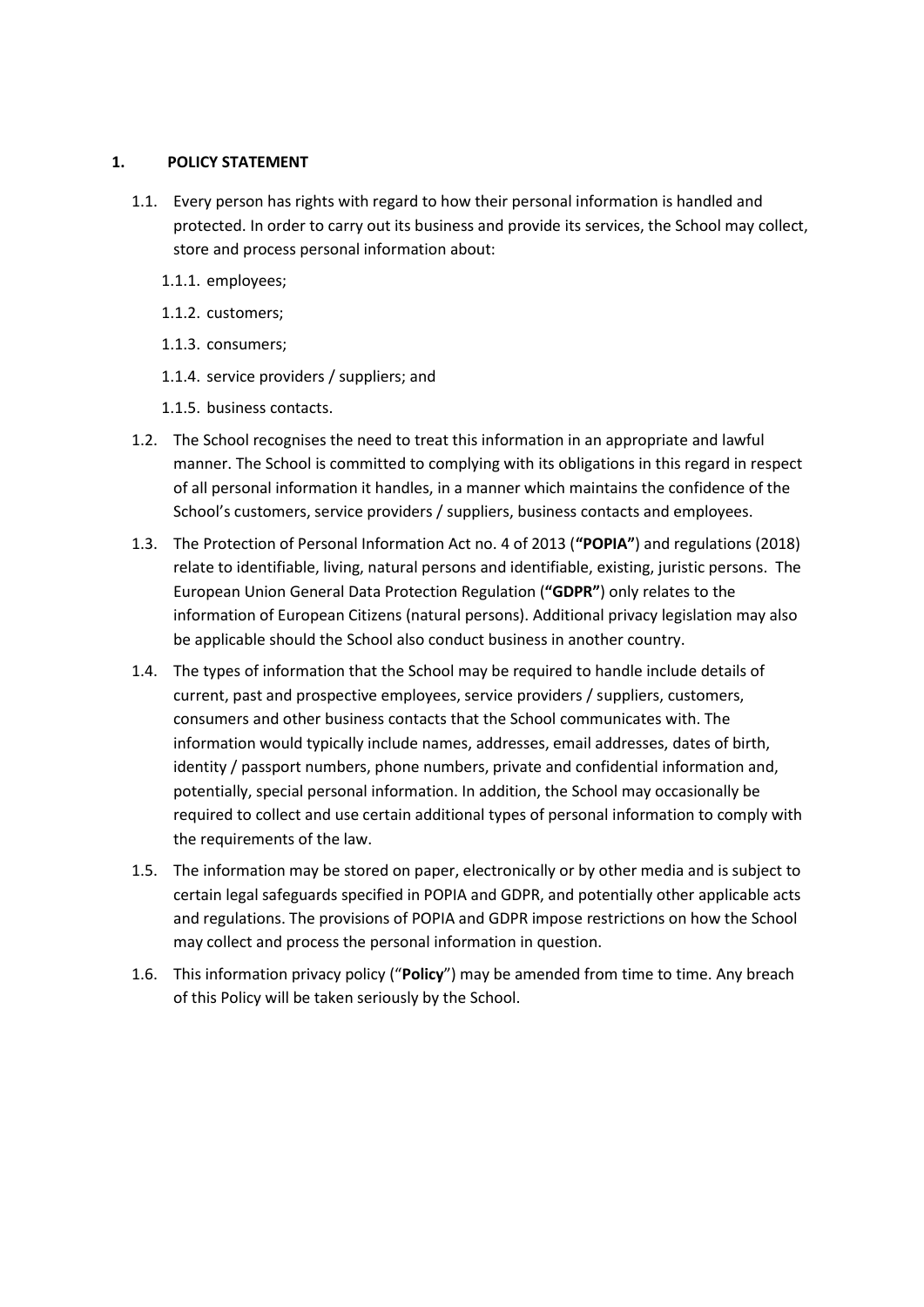## **2. DEFINITIONS OF TERMS**

## 2.1. **POPIA Definitions**

- 2.1.1. **"data subject"** means all living, identifiable natural or juristic persons about whom the School holds personal information or special personal information;
- 2.1.2. **"operator"** means a person who processes personal information for a responsible party in terms of a contract or mandate, without coming under the direct authority of that party.
- 2.1.3. **"personal information"** means information relating to an identifiable, living, natural or juristic person, including (i) factual information, such as identity and passport numbers, names, addresses, phone numbers, email addresses and the like, or (ii) opinions regarding a data subject, such as a performance appraisal;
- 2.1.4. **"processing POPIA"** means any operation or activity, whether or not by automatic means, concerning personal information, including the:
	- 2.1.4.1.collection, receipt, recording, organisation, collation, storage, updating or modification, retrieval, alteration, consultation or use of personal information;
	- 2.1.4.2.dissemination of such information by means of transmission, distribution or making available in any other form; or
	- 2.1.4.3.merging, linking, as well as restriction, degradation, erasure or destruction of information;
- 2.1.5. **"responsible party"** means a public or private body, or any other person which, alone or in conjunction with others, determines the purpose of and means for processing personal information; and
- 2.1.6. **"special personal information"** means more sensitive information about an individual that pertains to racial or ethnic origins, political, religious or philosophical beliefs, health or sexual life, trade union membership or political persuasion, biometric information or criminal behaviour (to the extent that such criminal behaviour relates to the alleged commission by a data subject of an offence or any proceedings in respect of any offence allegedly committed by a data subject, which can only be processed under strict conditions and will usually require the express written consent of the data subject concerned.

# 2.2. **GDPR Definitions**

- 2.2.1. **"controller"** means the natural or legal person, public authority, agency or other body which, alone or jointly with others, determines the purposes and means of the processing of personal data. Where the purposes and means of such processing are determined by Union or Member State law, the controller or the specific criteria for its nomination may be provided for by Union or Member State law;
- 2.2.2. **"personal data"** means any information relating to an identified or identifiable natural person (''**data subject**''). An identifiable natural person is one who can be identified,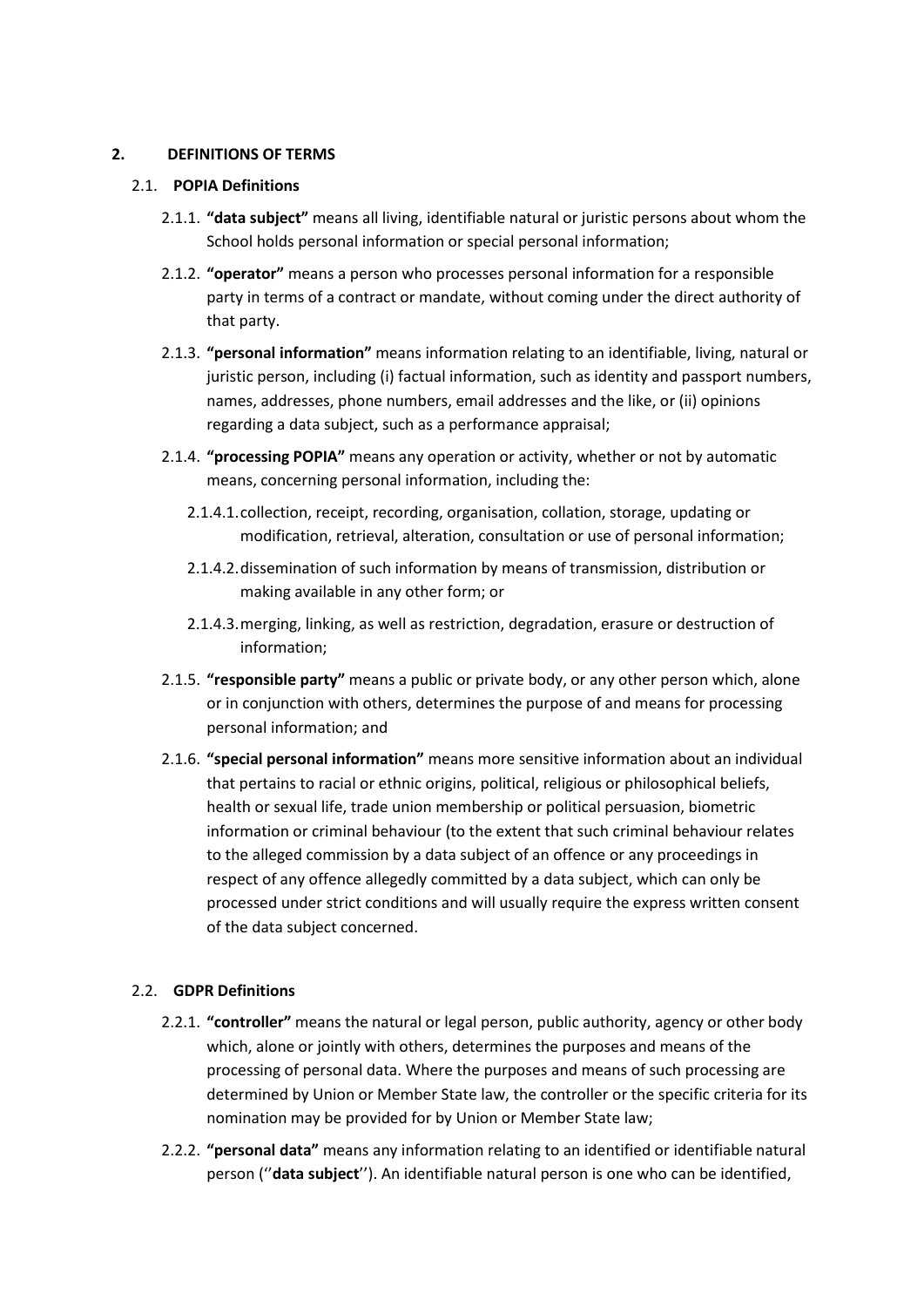directly or indirectly, in particular by reference to an identifier such as a name, an identification number, location data, an online identifier or to one or more factors specific to the physical, physiological, genetic, mental, economic, cultural or social identity of that natural person; and

- 2.2.3. **"processing GDPR"** means any operation or set of operations which is performed on personal data or on sets of personal data, whether or not by automated means, such as collection, recording, organisation, structuring, storage, adaptation or alteration, retrieval, consultation, use, disclosure by transmission, dissemination or otherwise making available, alignment or combination, restriction, erasure or destruction; and
- 2.2.4. **"processor"** means a natural or legal person, public authority, agency or other body which processes personal data on behalf of the controller.

# **3. PURPOSE AND SCOPE OF POLICY**

- 3.1. This Policy sets out the School's general rules and the important legal conditions that must be satisfied in relation to the collecting, obtaining, handling, processing, storage, transportation and destruction of identifiable personal and special personal information.
- 3.2. This Policy also describes the privacy compliance framework and information governance of the School in detail.
- 3.3. This Policy is applicable to all (i) employees, (ii) contractors, (iii) visitors, and / or (iv) other persons authorised to access and use the School's systems ("**Users**").

## **4. PRIVACY AND COMPLIANCE FRAMEWORK**

## 4.1. **BACKGROUND**

- 4.1.1. To ensure compliance with the requirements of relevant privacy legislation such as POPIA and GDPR, the focus areas that must be addressed to be compliant are as follows:
	- 4.1.1.1.governance;
	- 4.1.1.2.people;
	- 4.1.1.3.process; and
	- 4.1.1.4.technology.

## 4.2. **PRIVACY COMPLIANCE FRAMEWORK**

## 4.2.1. **Focus on governance**

- 4.2.1.1.The School undertakes to take accountability for its actions by implementing good corporate governance.
- 4.2.1.2 The focus on governance means that the School will establish a Committee of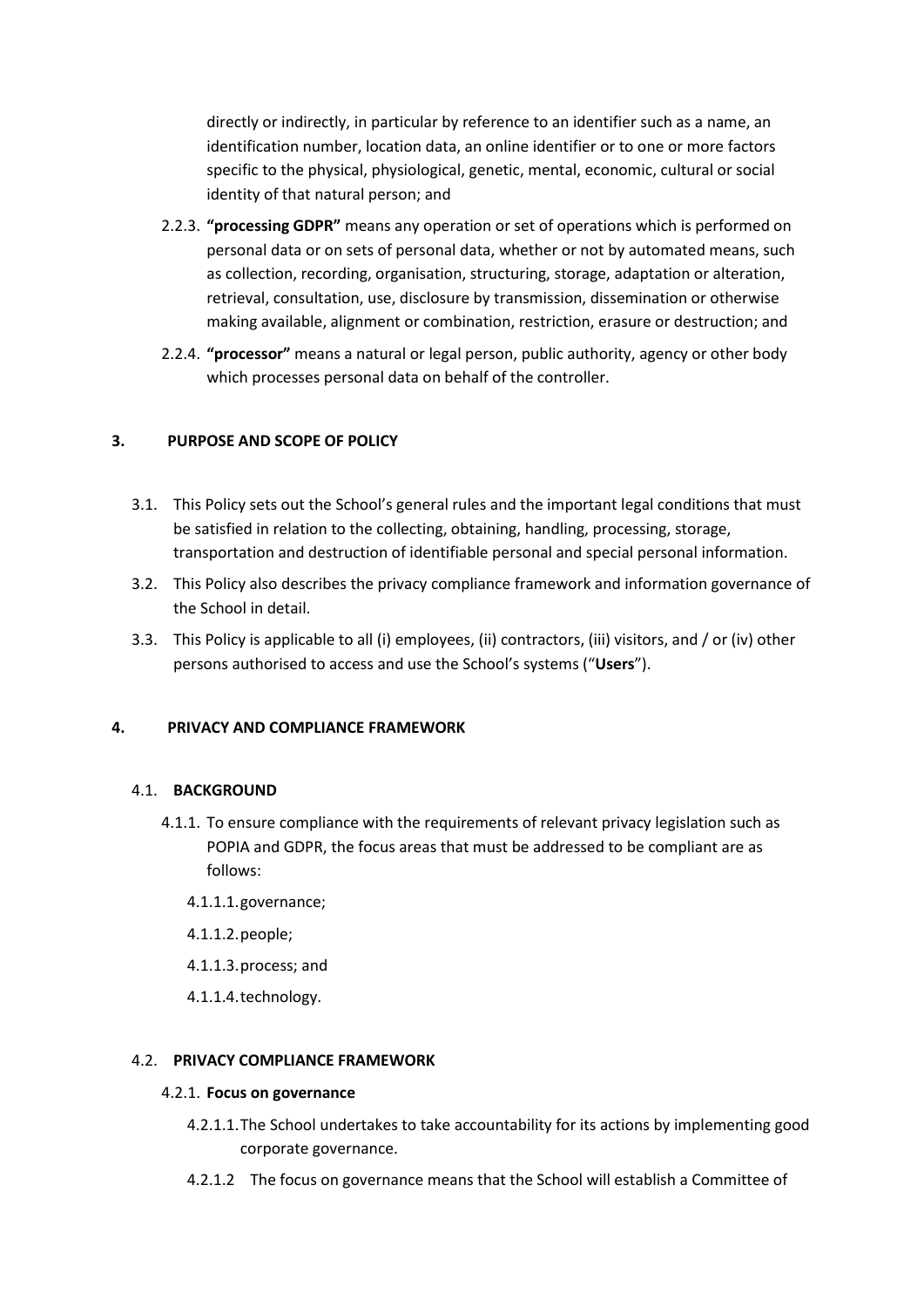Personal Information Champions **(PIC)** and other structures to ensure that data protection compliance is an ongoing process and that continued management of information processes takes place.

## 4.2.2. **Focus on process**

- 4.2.2.1.The School undertakes to implement processes to ensure that personal information is processed in line with relevant legislation.
- 4.2.2.2.This will include performing a Personal Information Impact Assessment ("**PIIA**"), as required by regulations promulgated under POPIA, and also developing and implementing the necessary policies and procedures and other control measures to ensure compliance with the relevant privacy legislation.

# 4.2.3. **Focus on people**

- 4.2.3.1.Most information security breaches involve people in one way or another. The School undertakes to ensure that Users are made aware of their responsibilities in relation to processing personal information.
- 4.2.3.2.Users must undergo privacy and information security training at least annually and all new employees must be appropriately trained within 3 (Three) months of commencing employment with the School.

# 4.2.4. **Focus on technology**

4.2.4.1.The School undertakes to implement technology with appropriate security safeguards. The reference to "technology" includes software, hardware and data specific requirements. Appropriate security technological safeguards must be in place where personal information is processed, stored and destroyed. The School undertakes to appoint a specialist in information technology ("**IT**") to set up and manage the School's technology. This will be done either by in-house employees or by outsourcing this IT function to a compliant third party.

## 4.2.5. **Review and audit**

- 4.2.5.1.**Review and continuous monitoring**: The School will ensure that the following is reviewed and monitored on an ongoing basis:
	- 4.2.5.1.1. That the School's Governance Processes are functioning as intended and that regular PIC's have been established;
	- 4.2.5.1.2. That the School's processes have been reviewed on a regular basis and that all policies and procedures have been reviewed and updated at least annually;
	- 4.2.5.1.3. That the School's other control measures that have been implemented are functioning as intended and that they are adequate and effective;
	- 4.2.5.1.4. That the School's management and employees have been made aware and kept aware of how to process personal information and that a privacy awareness campaign has been developed and implemented;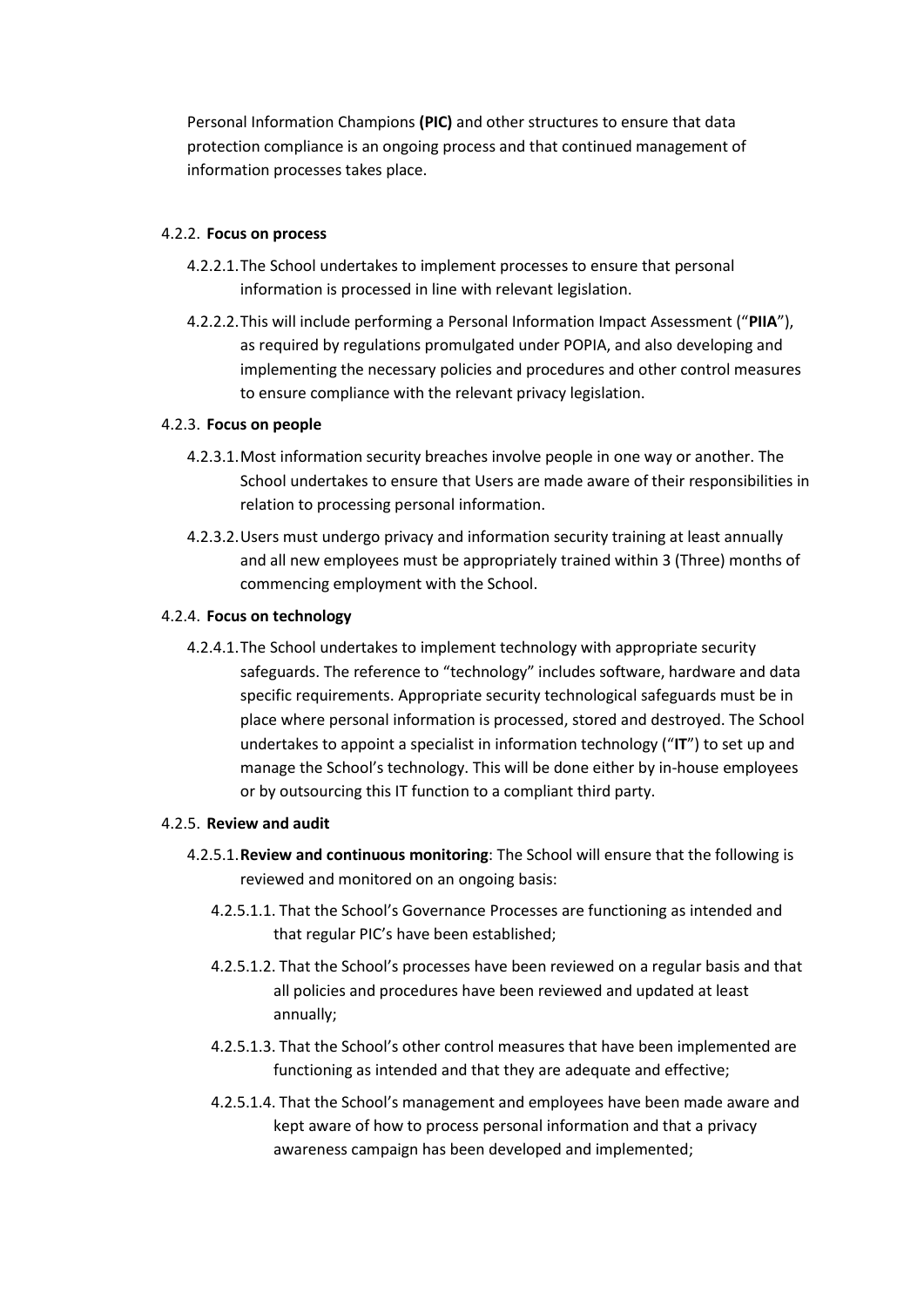4.2.5.1.5. That the School's safety and security technology areas have undergone annual vulnerability assessments and, where applicable, that penetration testing has been done. This also includes information security management.

#### 4.2.5.2.**Identify the gaps**

- 4.2.5.2.1. On a regular basis, gaps or weaknesses ("**Gap/s**") should be identified and actions to mitigate such Gaps should be recorded in a Privacy Implementation Action Plan ("**PIAP**").
- 4.2.5.2.2. The Gaps should be prioritised and an accountable person should be appointed to rectify the Gaps.
- 4.2.5.2.3. A due date should be set by when the Gaps should be rectified.

#### 4.2.5.3.**Action the gaps**

- 4.2.5.3.1. The Gaps should be actioned in accordance with the PIAP.
- 4.2.5.3.2. A specific responsible person should be identified to co-coordinate or perform an action and a due date to complete the action in question should also be set.
- 4.2.5.3.3. Where there is a specific due date set, the progress to address the Gaps should be reported to the PIC.

#### 4.2.5.4.**Audit the implementation**

- 4.2.5.4.1. The School undertakes to review the efficacy of the controls implemented to address and rectify the Gaps that have been identified.
- 4.2.5.4.2. The School undertakes to ensure that the abovementioned review is conducted by an independent party not involved in the initial implementation. Where it is not possible to appoint an independent party within the School then the review may be outsourced to independent third party auditors.

# 4.2.5.5.**Assess the outcome**

4.2.5.5.1. The School undertakes to assess the outcome of the audit and determine what action must be taken, if any, to address the Gaps. Where the Gap has been addressed and rectified, it must be noted. Where there is additional work required to be done, it must be added to the PIAP.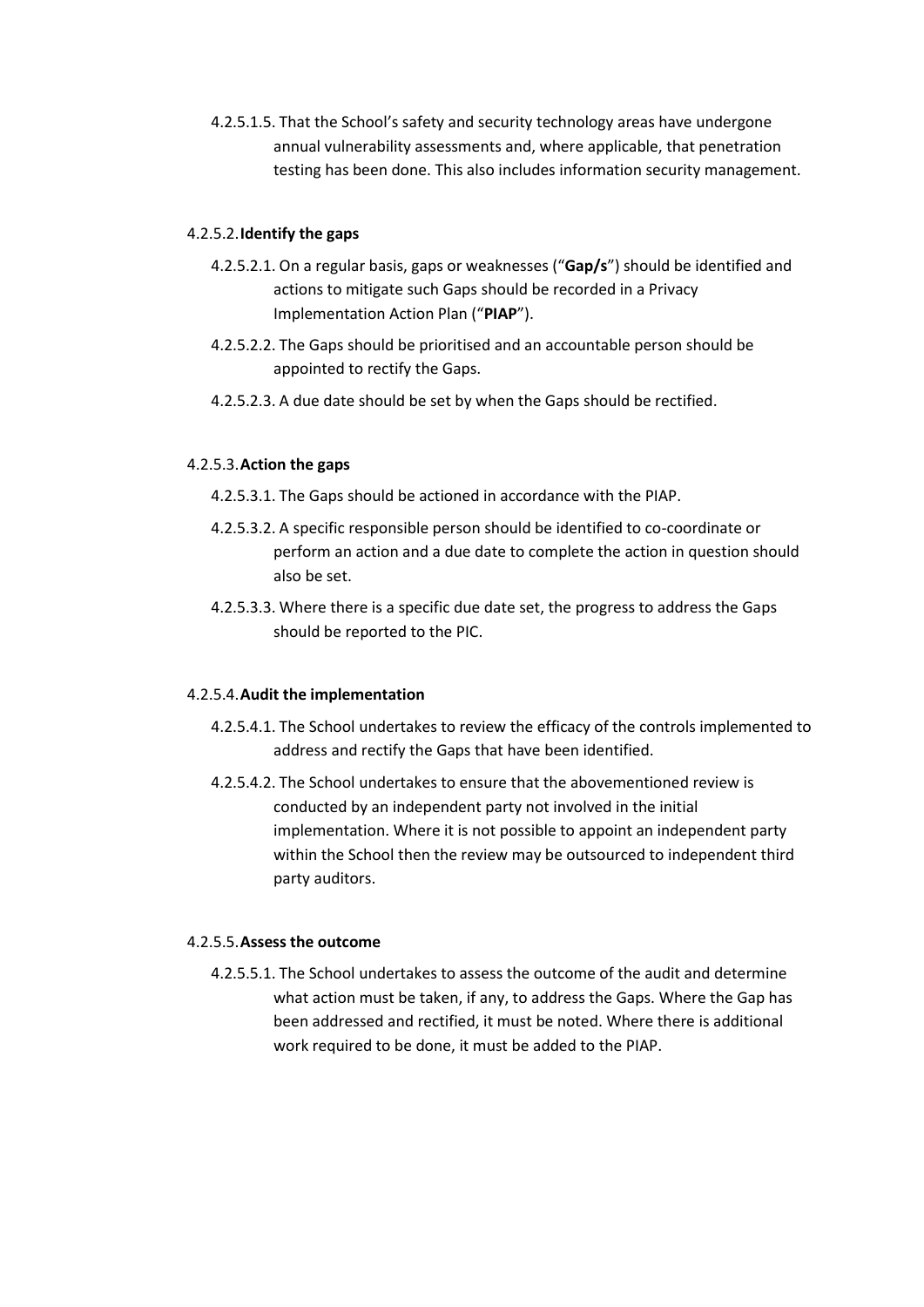#### 4.2.5.6.**Continuous reporting**

4.2.5.6.1. The School undertakes to continuously report the status of the management of personal information to the PIC and, at least on a quarterly basis, to the board of directors/Council of the School.

## **5. INFORMATION GOVERNANCE**

#### 5.1. **INFORMATION OFFICER**

- 5.1.1. The responsibilities of the information officer designated in terms of the POPIA include:
	- 5.1.1.1.the encouragement of compliance, such as awareness and training, by the School, taking into consideration all of the conditions for the lawful processing of personal information;
	- 5.1.1.2.ensuring compliance by the School with the provisions of POPIA;
	- 5.1.1.3.dealing with requests made to the School in terms of POPIA, such as requests made from data subjects to update or view their personal information;
	- 5.1.1.4.working with the information regulator ("**Regulator**") in relation to investigations; and
	- 5.1.1.5.the designation and delegation of relevant duties to Champions appointed by the School.
- 5.1.2. The responsibilities of the information officer have been expanded upon in the regulations promulgated under POPIA on 14 December 2018. In this regard, the information officer must ensure that:
	- 5.1.2.1.a compliance framework is developed, implemented, monitored and maintained;
	- 5.1.2.2.a PIIA is done to ensure that adequate measures and standards exist in order to comply with the conditions for the lawful processing of personal information;
	- 5.1.2.3.a manual is developed, monitored, maintained and made available as prescribed in sections 14 and 51 of the Promotion of Access to Information Act 2 of 2000;
	- 5.1.2.4.internal measures are developed, together with adequate systems, to process requests for information or access thereto; and
	- 5.1.2.5.internal awareness sessions are conducted regarding (i) the provisions of POPIA, (ii) regulations promulgated in terms of POPIA, (iii) relevant industry codes of conduct, or (iv) information obtained from the Regulator.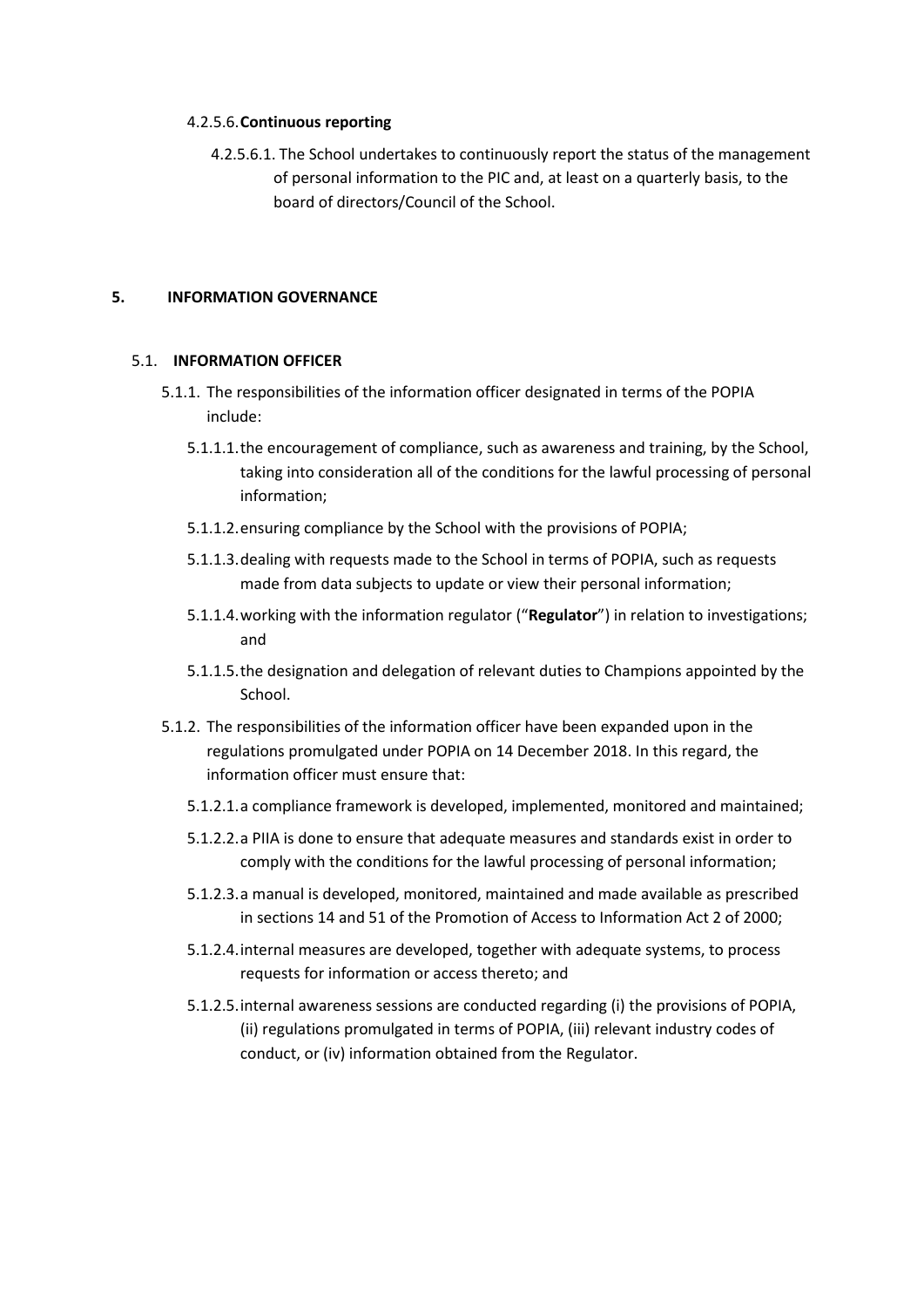#### 5.2. **COMMITTEE OF PERSONAL INFORMATION CHAMPIONS (PIC) RESPONSIBILITES**

- 5.2.1. **Strategic**: The oversight of the full information lifecycle for both structured and unstructured information, including:
	- 5.2.1.1.endorsement of information policies, principles and procedures in relation to information management;
	- 5.2.1.2.assisting with ensuring compliance with the provisions of POPIA and GDPR, where applicable, which include the following:
		- 5.2.1.2.1. The security and integrity of data/information held by, or on behalf of the School;
		- 5.2.1.2.2. The dissemination of the School's data/information to third parties;
		- 5.2.1.2.3. Information and data confidentiality and availability;
		- 5.2.1.2.4. Information and data quality, including completeness, accuracy and ensuring that information is up to date;
		- 5.2.1.2.5. Information sharing arrangements with other parties;
		- 5.2.1.2.6. Retention and destruction of information practices;
		- 5.2.1.2.7. Document management, including the digitisation of documents; and
		- 5.2.1.2.8. Discussing and identifying the areas where consent will be needed for the processing of personal information.
	- 5.2.1.3.assisting with the integration of people, technologies, information and processes across the School;
	- 5.2.1.4.identifying and assessing the information risks and provide input to the School's enterprise wide risk management process;
	- 5.2.1.5.ensuring that there is proactive monitoring of data/information breach incidents and review the response to these incidents;
	- 5.2.1.6.reviewing and provide oversight to ensure that the information architecture supports confidentiality, integrity and availability of information;
	- 5.2.1.7.endorsing information-related strategies and roadmaps;
	- 5.2.1.8.prioritising information-related initiatives;
	- 5.2.1.9.establishing information-related metrics and oversight of results;
	- 5.2.1.10. directing efforts to resolve issues in relation to information management;
	- 5.2.1.11. assisting with advice on the leverage of information to sustain and enhance the School's intellectual capital; and
	- 5.2.1.12. reviewing and assessing the actions taken to monitor the effectiveness of information management and how the outcomes were addressed.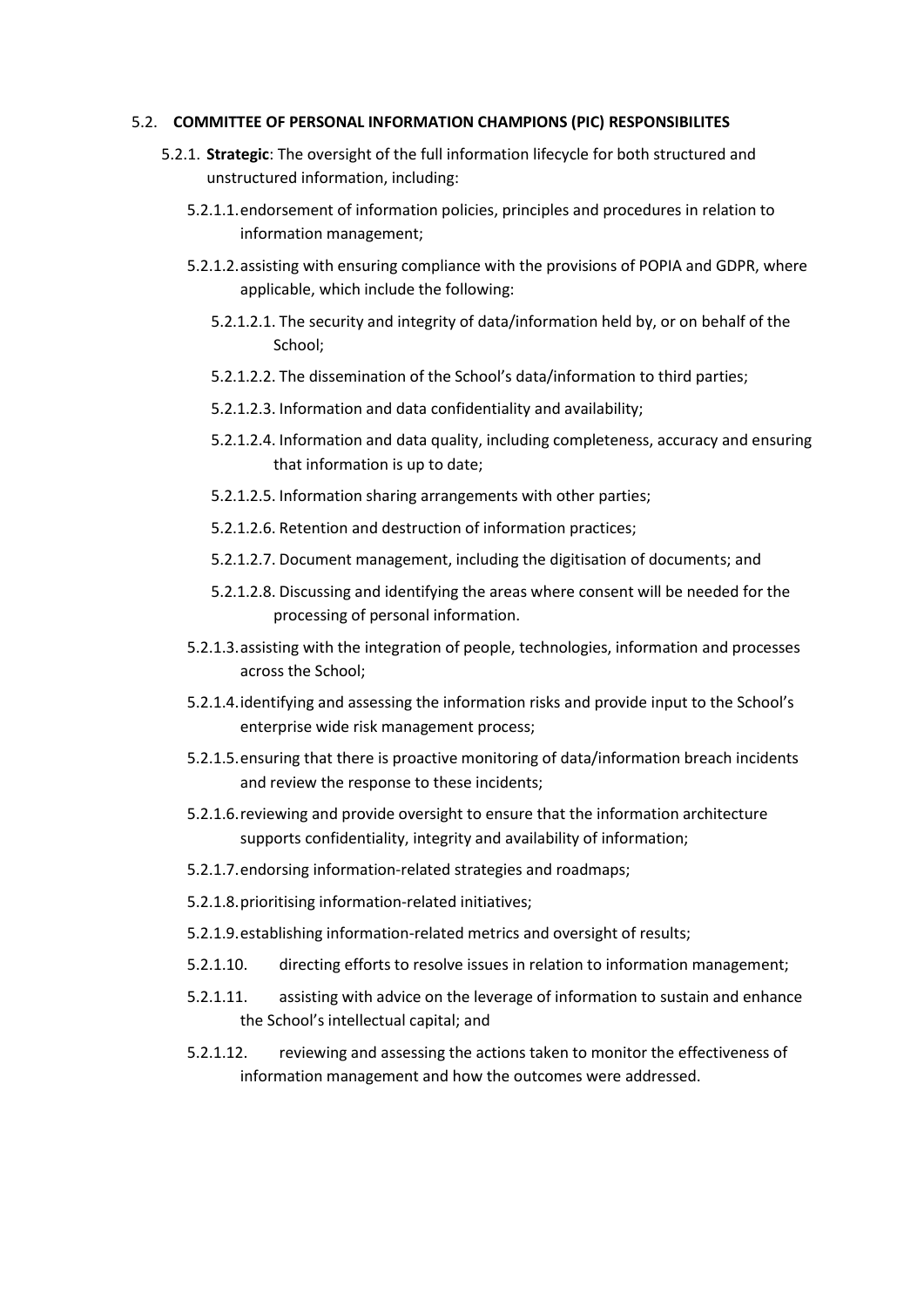#### 5.2.2. **Operational**: The PIC will:

- 5.2.2.1.establish structures needed to support information governance in the School;
- 5.2.2.2.delegate authorities for the implementation of decisions;
- 5.2.2.3.co-ordinate information management responsibilities across the School to ensure complete coverage of the information lifecycle;
- 5.2.2.4.make the Users aware of the PIC and its roles and responsibilities;
- 5.2.2.5.promote good information management practices so they can be notified of particular issues relating to their domain; and
- 5.2.2.6.train and mentor teams to enable them to fulfil their roles.

# 6. **INFORMATION PROCESSING PRINCIPLES**

- **6.1 POPIA**: The School fully supports and complies with the 8 (Eight) protection principles of POPIA which are summarised below:
	- **6.1.1.1 Accountability**: a responsible party must ensure that the information processing principles are complied with;
	- **6.1.1.2 Processing limitation**: personal information must be processed lawfully and in a reasonable manner;
	- **6.1.1.3 Purpose specification**: personal information must be obtained/processed for specific lawful purposes;
	- **6.1.1.4 Further processing limitation**: further processing of personal information must be in accordance or compatible with the purpose/s for which it was originally collected;
	- **6.1.1.5 Information quality**: personal information must be complete, accurate, not misleading and kept up to date;
	- **6.1.1.6 Openness**: personal information may only be processed by a responsible party who has taken reasonable steps to notify the data subject;
	- **6.1.1.7 Security safeguards**: personal information must be kept secure, and its confidentiality and integrity must be maintained; and
	- **6.1.1.8 Data subject participation**: a data subject has the right to request the responsible party to confirm, free of charge, whether or not the responsible party holds personal information, together with a description of the personal information held by such responsible party.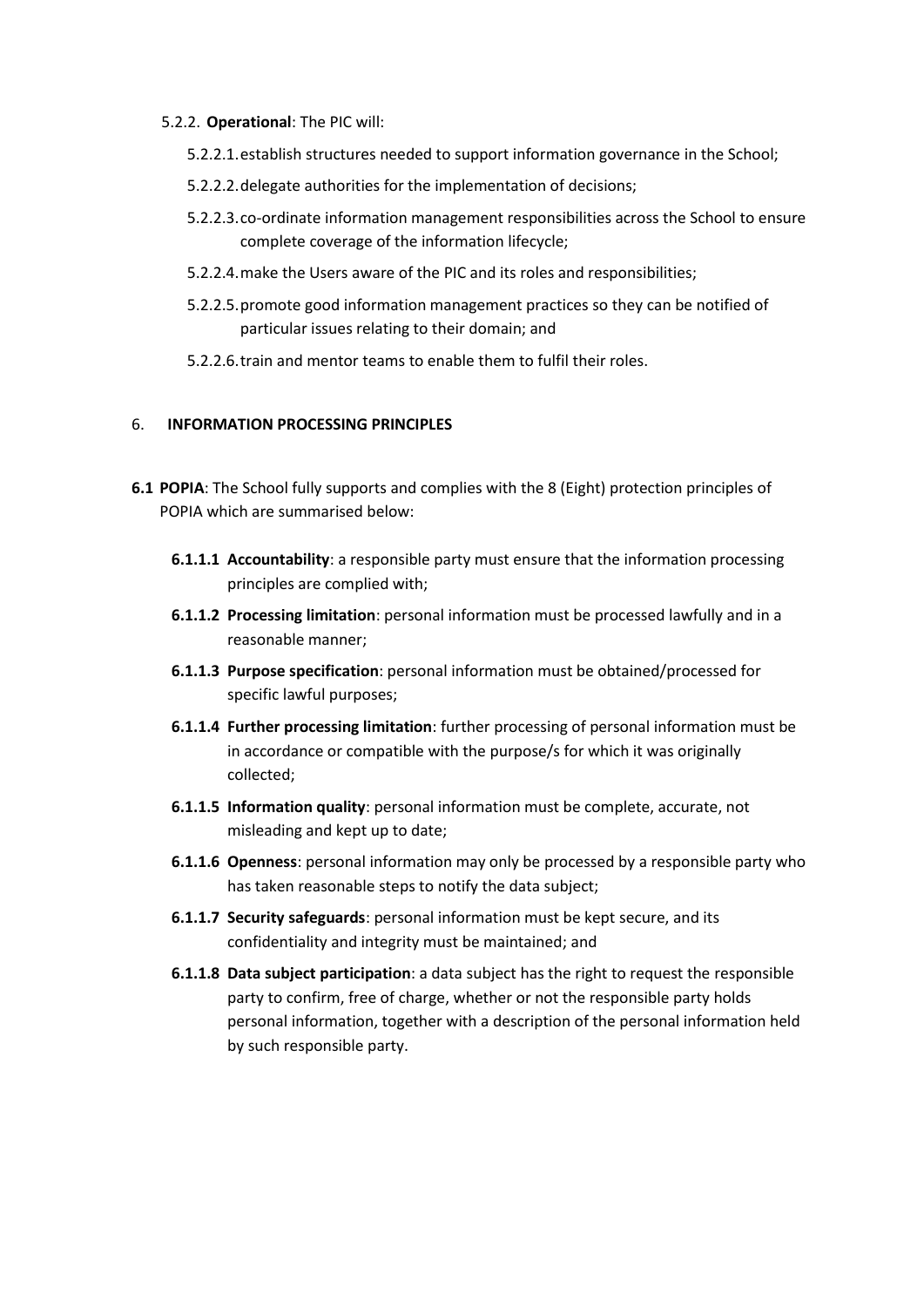#### **6.2 ACCOUNTABILITY**

- **6.2.1.1** The provisions of POPIA are intended not to prevent the processing of personal information, but to make sure that a responsible party ensures that the information processing principles as set out in POPIA, and all the measures that give effect to the principles, are complied with.
- **6.2.1.2** The data subject must be told the identity of the responsible party (in this case, the School) and the purpose for which personal information is to be processed by the School.
- **6.2.1.3** This Policy, developed by the School to protect privacy, is available at the School premises and is also accessible online at the School's website and Shared Server. This Policy outlines the School's commitment to privacy.

## **6.3 PROCESSING LIMITATION**

- **6.3.1.1** For personal information to be processed lawfully, certain conditions have to be met. These may include, amongst other things, requirements that the data subject has consented to the processing, or that the processing is necessary for the legitimate interest of the responsible party or the party to whom the personal information is disclosed. When special personal information is being processed, in most cases the data subject's explicit consent to the processing of such special personal information will be required.
- **6.3.1.2** A responsible party must collect personal information directly from the data subject unless (i) information is in a public record, (ii) the data subject has consented, (iii) the collection of personal information does not prejudice the legitimate interest of the data subject, or (iv) collection is necessary to comply with, or to avoid prejudice with or to the maintenance of, laws; to enforce legislation concerning the collection of revenue; for purposes of proceedings in a court; or in the interest of national security.
- **6.3.1.3** Where the School processes personal information as a responsible party, the data subject should be informed of this fact. The data subject should also be informed for what purpose the personal information is being processed by the School, and where or to whom such personal information may be disclosed or transferred. The School has drafted a "Terms of Use" document which can be found online at the School's website, which explicitly outlines how and in what circumstances the School may use a person's information.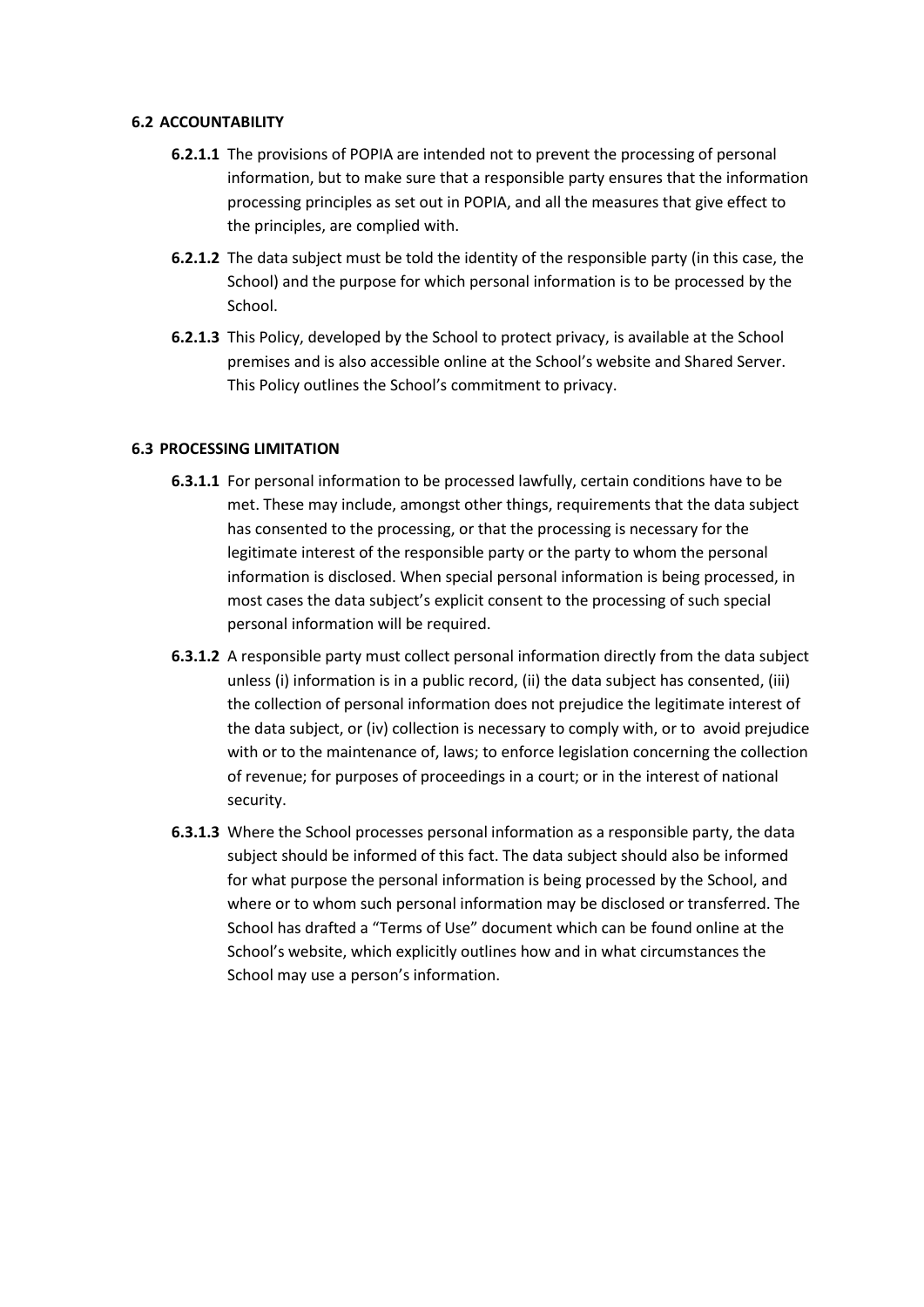#### 6.4. **PURPOSE SPECIFICATION**

- 6.4.1 Personal information may only be processed for a specific and lawful purpose, or for any other purpose specifically permitted by POPIA, and steps must be taken to ensure that the data subject is aware of the purpose of the collection of the personal information. The School undertakes not to (i)collect personal information for one purpose and then use the personal information for another purpose, or (ii) retain personal information for any longer than is necessary for achieving the purpose for which the information was collected.
- 6.4.2 Personal information should only be collected to the extent that it is required for the specific purpose communicated to the data subject. Any personal information which is not necessary for that purpose should and will not be collected by the School.
- 6.4.3 If it becomes necessary to change the purpose for which the personal information is processed, the data subject will be informed of the new purpose before any processing occurs. Any employee personal information collected by the School will be used for ordinary human resources purposes. Where there is a need to collect employee personal information for any other purpose, the Company will notify the employee in question of this and, where it is appropriate and practicable, the School will get the employee's consent prior to such processing.
- 6.4.4 Where the School collects personal information directly from a data subject, the personal information collected and processed by the School, such as identity number, proof of address and the like, will only be used for the required purpose.

## 6.5 **FURTHER PROCESSING LIMITATION**

- 6.5.1 Personal information should not be kept longer than is necessary for the purpose for which it was collected. For guidance in relation to a particular personal information retention period, a User should contact the School. The School has various legal obligations to keep certain personal information of Users for a specified period of time. In addition, the School may need to retain personal information for a period of time to protect its legitimate commercial and other interests.
- 6.5.2 The School will not use any personal information for any purpose other than that for which it received the information in the first place, unless any further processing of such information is compatible with the original purposes for which the information was collected.

## 6.6 **INFORMATION QUALITY**

6.6.1 Personal information must be complete, accurate, and kept up to date. Personal information which is incorrect or misleading is not accurate and steps will be taken to check the accuracy of any personal information at the point of collection and at regular intervals afterwards. Inaccurate or out-of-date personal information will be destroyed. Employees should ensure that they notify their manager / human resources of any relevant changes to their personal information so that it can be updated and maintained accurately.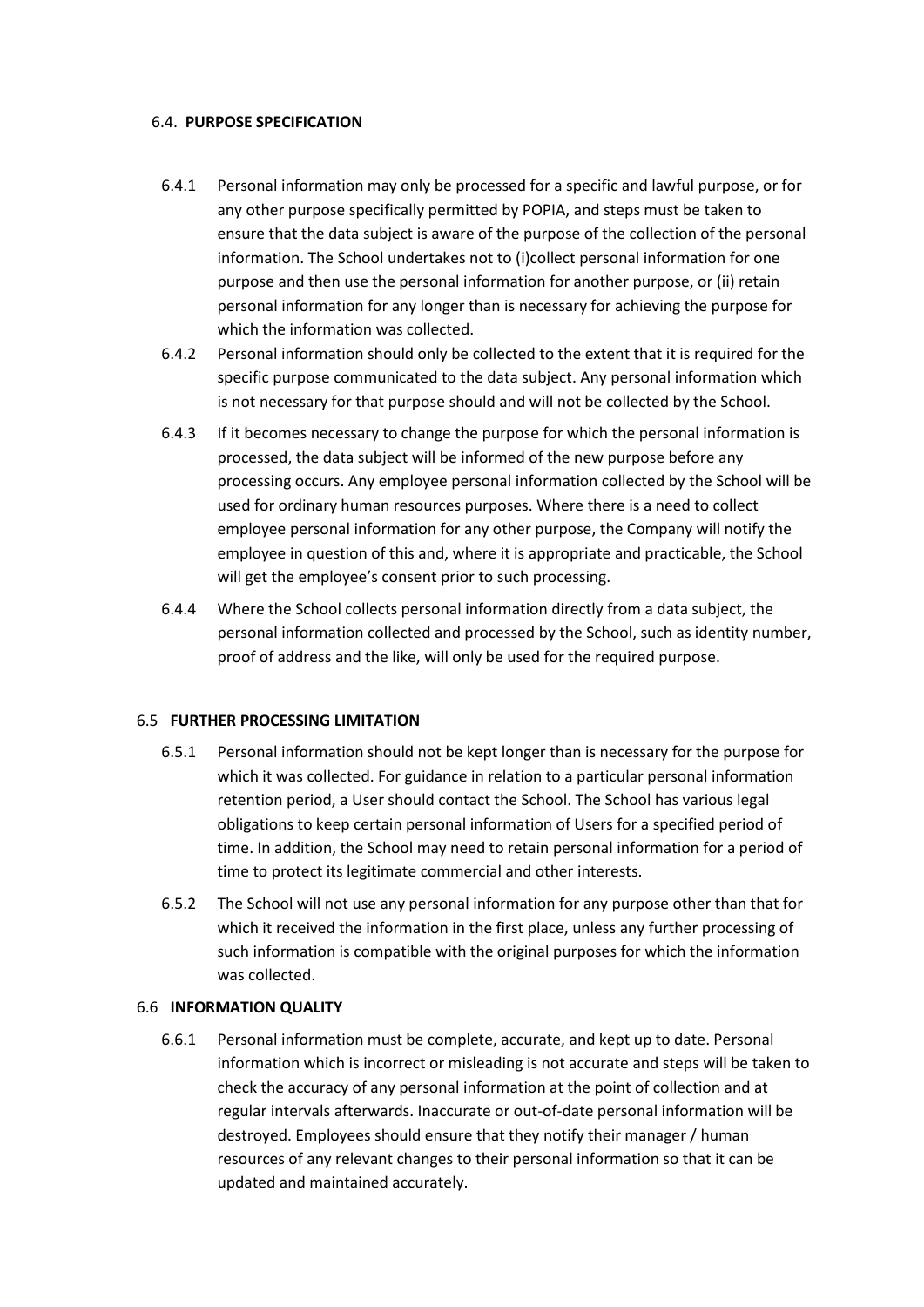6.6.2 All personal information which is in paper form should be destroyed only by shredding. If the personal information is held electronically, the School must ensure that a reputable service provider destroys the personal information so that there is no future record of the information and the School must obtain an undertaking from the applicable service provider in this regard.

# 6.7 **OPENNESS**

- 6.7.1 Personal information may only be processed by the School if the School has notified the data subject that the School has obtained the information from legitimate sources.
- 6.7.2 In cases where the School works directly with a data subject, the School will take reasonable, practicable steps to ensure that the data subject is aware of the following:
	- 6.7.2.1 What information is being collected and, where it is not collected from the data subject, the source of the information;
	- 6.7.2.2 The full name and addresses of the School;
	- 6.7.2.3 The purpose for which the information is being collected;
	- 6.7.2.4 Whether supplying the personal information to the School is voluntary or mandatory;
	- 6.7.2.5 The consequences of failure to provide the information;
	- 6.7.2.6 The applicable law authorising or requiring the collection of the information;
	- 6.7.2.7 The right to lodge a complaint against the School, the Regulator; and
	- 6.7.2.8 Any further relevant information, such as recipient or category of recipients of information, nature of information, existence of the right of access and the right to rectify information collection.

## 6.8 **SECURITY SAFEGUARDS**

- 6.8.1 The School and its employees must ensure that appropriate security measures are taken against unlawful or unauthorised processing of personal information, and against the accidental loss of, or damage to, personal information.
- 6.8.2 The School will put in place procedures and technologies to maintain the security of all personal information. Personal Information may only be transferred to an operator if the operator has agreed to comply with those procedures and policies or has adequate security measures in place.
- 6.8.3 Users may refer to the School's information security and related policies for further information concerning the School's security safeguards.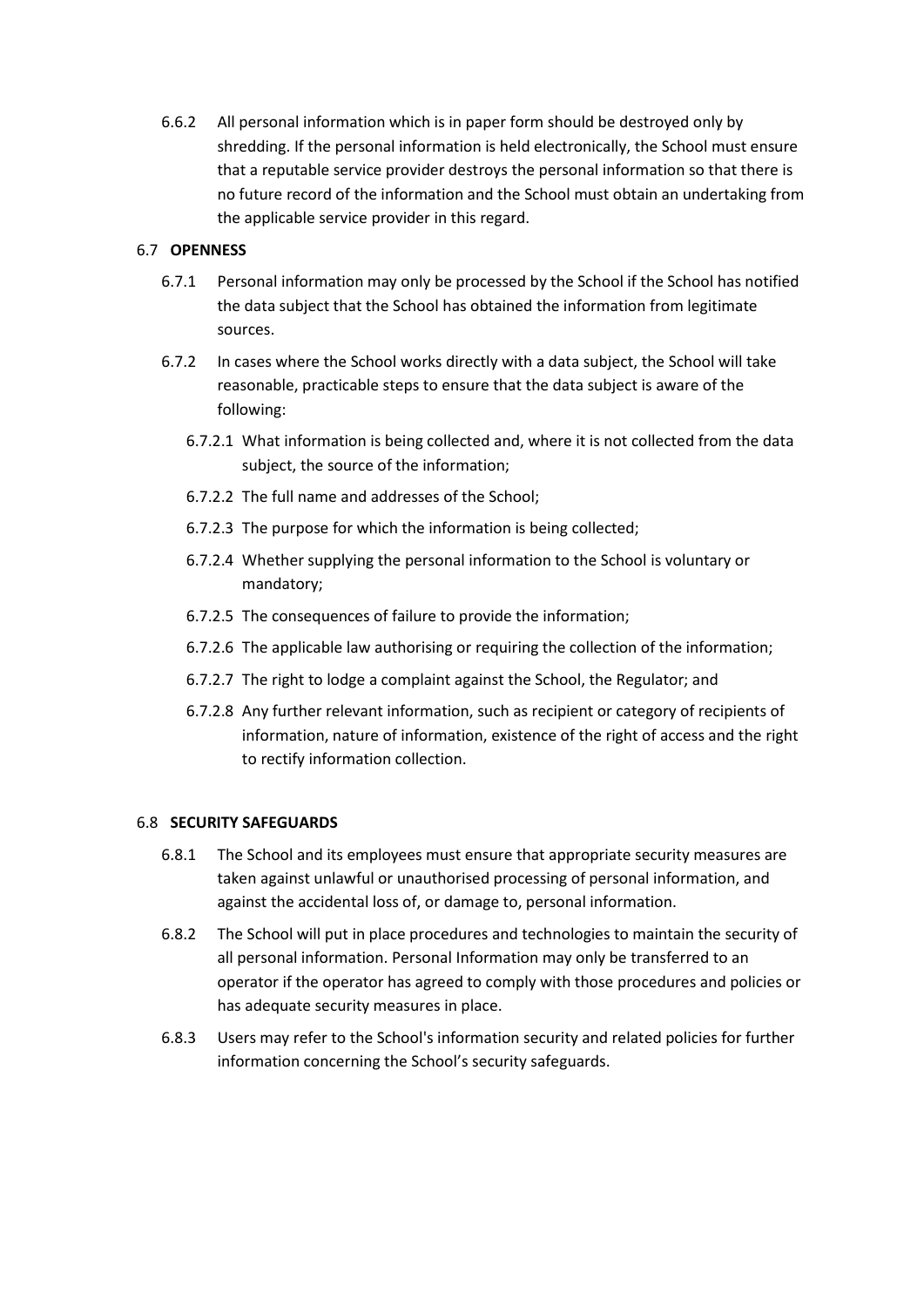- 6.8.4 The following principles must be maintained by the School:
	- 6.8.4.1 **Confidentiality**: that only people who are authorised to use the personal information in question can access it. The School will ensure that only authorised persons have access to an employee's personnel file and any other personal or special information held by the School. Employees are required to maintain the confidentiality of any personal information and / or special personal information that they have access to.
	- 6.8.4.2 **Integrity**: that proper security safeguards are in place to ensure the maintenance and assurance, of the accuracy and consistency of information / data over its entire life cycle.
	- 6.8.4.3 **Availability**: that authorised users should be able to access the personal information if they need it for an authorised purpose.
- 6.8.5 Examples of security procedures at the School include:
	- 6.8.5.1 Secure lockable desks and Cupboards desks and cupboards must be kept locked if they hold confidential personal identifiable information of any kind;
	- 6.8.5.2 Methods of Disposal paper documents must be shredded. CD-ROMs and USB keys should be physically destroyed when they are no longer required;
	- 6.8.5.3 Equipment data users must ensure that individual computer monitors do not show confidential information to passers-by and that they log off from their computer when it is left unattended; and
	- 6.8.5.4 User Management any access to the School database is logged by the School through a username and password system. Any changes / updates / uploads to the system are constantly tracked.
- 6.8.6 Where there are reasonable grounds to believe that the personal information of a data subject has been accessed or acquired by any unauthorised person, the School or any third party processing personal information under the authority of the School, must notify the Regulator and the data subject as soon as is reasonably possible, taking into consideration the time that is taken by the School to determine the scope of the breach and to restore the integrity of its information systems.
- 6.8.7 Any notification to a data subject must be in writing and communicated to the data subject in at least one of the following ways:
	- 6.8.7.1 Mailed to the data subjects last known physical or postal address;
	- 6.8.7.2 Sent by email to the data subjects last known email address;
	- 6.8.7.3 Placed in a prominent position on the website of the School;
	- 6.8.7.4 Published in the news media; or
	- 6.8.7.5 As directed by the Regulator.
- 6.8.8 The notification referred to above must provide sufficient information to all the affected data subjects to take protective measures against the potential consequences of the security compromise including: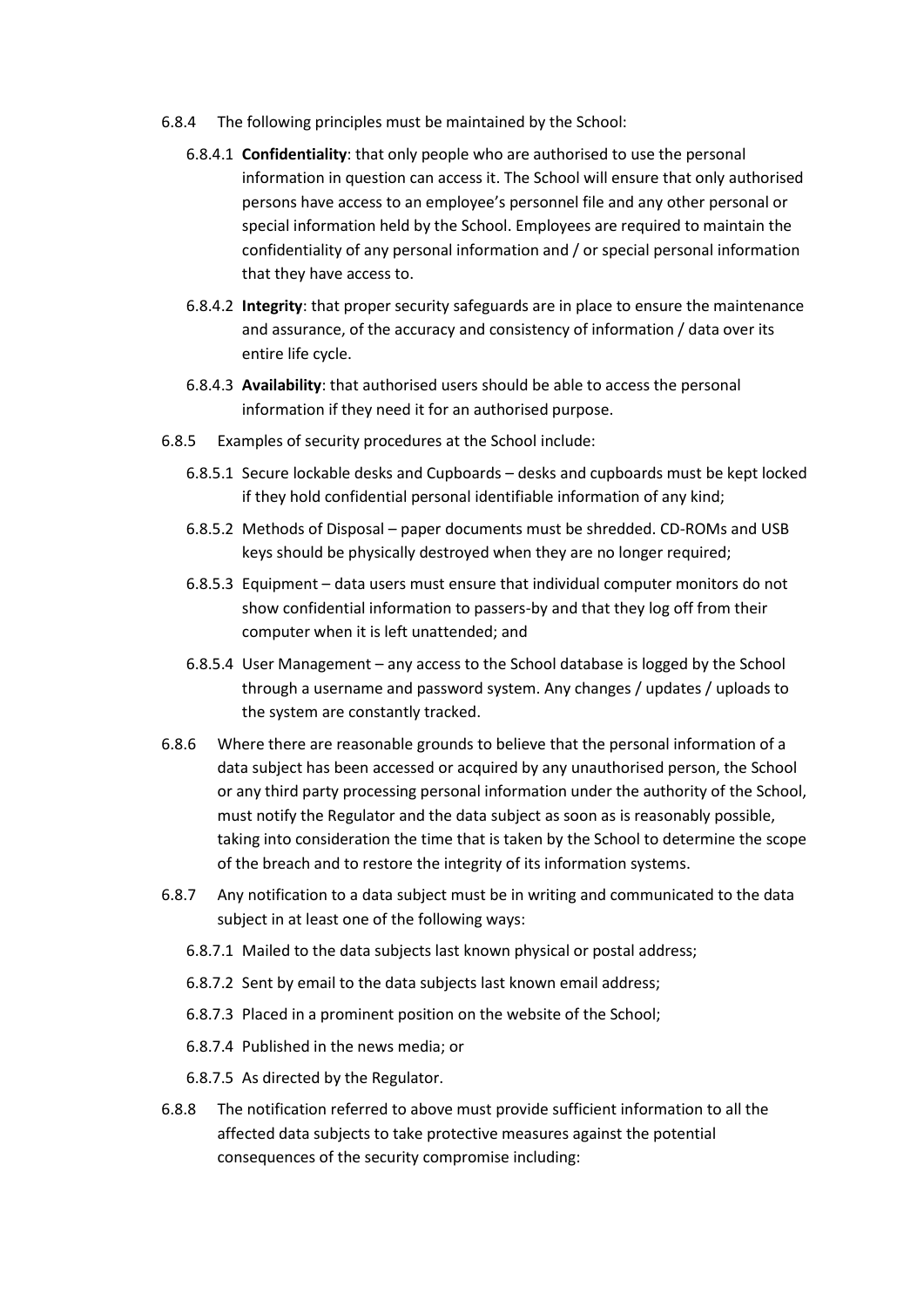- 6.8.8.1 a description of the possible consequences of the security compromise;
- 6.8.8.2 a description of the measures that the School intends to take or has taken to address the security compromise;
- 6.8.8.3 a recommendation with regard to the measures to be taken by the data subject to mitigate the possible adverse effects of the security compromise; and
- 6.8.8.4 if known to the School, the identity of the unauthorised person who may have accessed or acquired the personal information in question.

## 6.9 **DATA SUBJECT PARTICIPATION**

- 6.9.1 A formal request from a data subject for information that the School holds about them must be made in writing, accompanied with adequate proof of identification (in most instances, a certified copy of the individual's identity document or passport and proof of residence will be sufficient).
- 6.9.2 Any employees who receive a written request in respect of data held by the School must forward it to the information officer immediately.
- 6.9.3 Any individual requesting personal information that may be held by the School will be referred by the relevant employee to whom the request was made to the information officer, who will process the request. The information officer will either process the request directly, or will direct such employee to request a certified copy of the individual's identity document or passport as well as proof of address. Once this is received, the employee will then be authorised to release the personal information to the individual. The employee must:
	- 6.9.3.1 record the request in the request register / system; and
	- 6.9.3.2 safely store the certified copy of the identity document and passport either in a file in a locked cupboard (if in paper format) or online in an encrypted folder which cannot be accessed by unauthorised personnel. Storage of these documents should be kept for 1 (one) year, after which they must be properly destroyed.
- 6.9.4 Any employee dealing with telephonic enquiries from data subjects should guard against disclosing any personal information held by the School over the phone. In particular, the employee must:
	- 6.9.4.1 check the identity of the caller to ensure that information will only be given to a person who is entitled to that information – this can be accomplished by confirming: identity number, date of birth, address, cell phone number and the like;
	- 6.9.4.2 request that the caller put their request in writing if the employee is not completely sure about the identity of the caller and in circumstances where the identity of the caller cannot be verified. In these circumstances, the employee should also request that a certified copy of the identity document / passport of the individual is provided before information is released;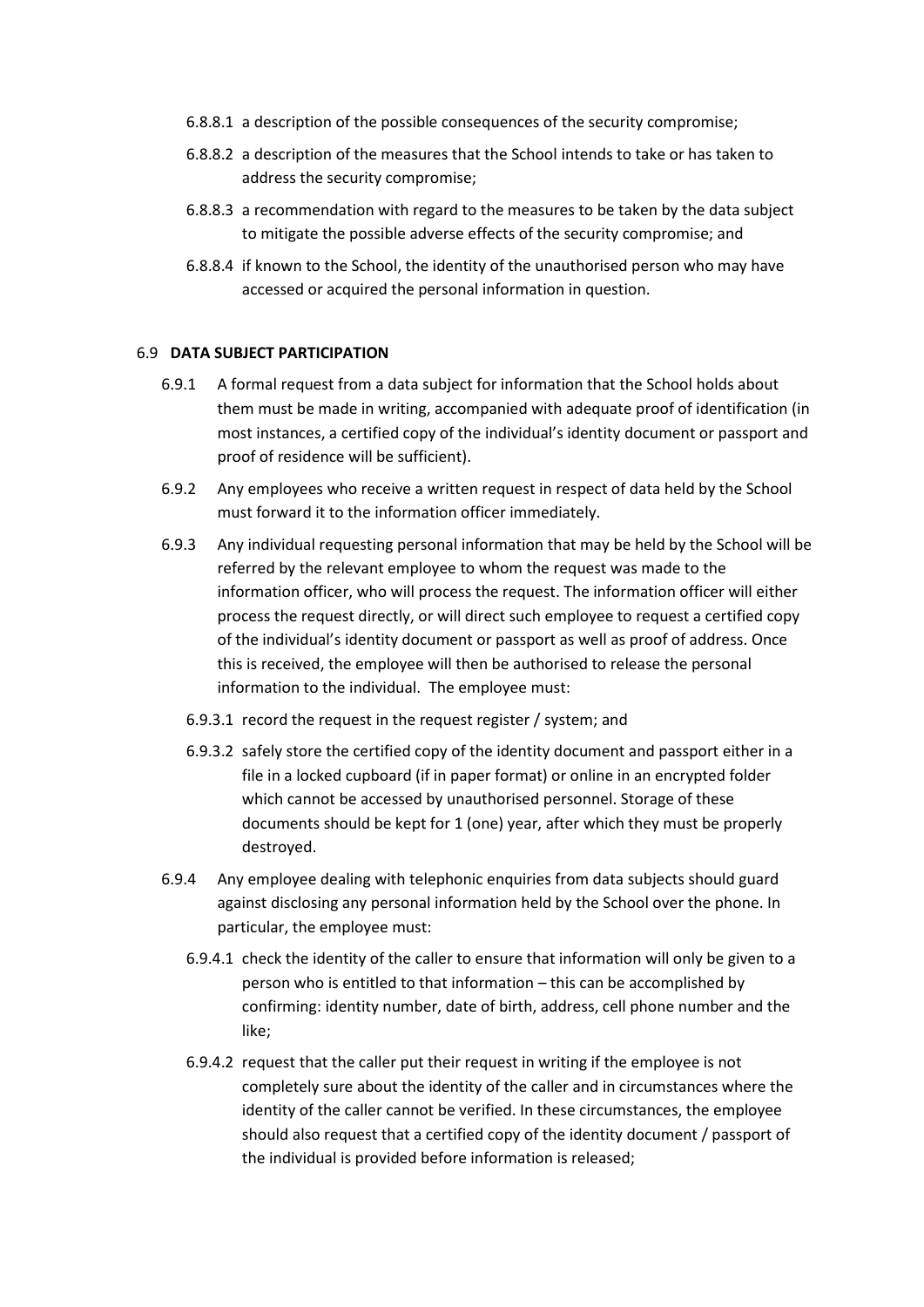- 6.9.4.3 refer the request to their manager for assistance in difficult situations. No employee should feel forced to disclose personal information; and
- 6.9.4.4 where a request has been made in terms of this section, and personal information is communicated to the data subject, the data subject must be advised of their right to request the correction of the information.
- 6.9.5 The data subject may request that the School correct or delete personal information which is inaccurate, irrelevant, excessive, out of date, incomplete, misleading or obtained unlawfully, or to destroy such record of personal information. If such a request is made, the School must send this request to the appropriate party within the School who should then correct the information, destroy or delete it, and provide the data subject with credible evidence that this has been done.

# 6.10 **GDPR**

- 6.10.1 The Company fully supports and complies with the 6 (Six) protection principles of the GDPR which are summarised below:
	- 6.10.1.1 **Lawfulness, fairness and transparency**: The personal information of the European citizens will be processed lawfully, fairly and in a transparent manner in relation to the data subject.
	- 6.10.1.2 **Purpose limitation:** The personal information of the European citizens will be collected for specified, explicit and legitimate purposes and not further processed in a manner that is incompatible with those purposes. Further processing for achieving purposes in the public interest, scientific or historical research purposes or statistical purposes shall, in accordance with Article 89(1), not be considered to be incompatible with the initial purpose.
	- 6.10.1.3 **Data Minimisation**: The personal information of the European citizens will be adequate, relevant and limited to what is necessary in relation to the purposes for which they are processed.
	- 6.10.1.4 **Accuracy**: The personal information of the European citizens will be accurate and, where necessary, kept up to date. Every reasonable step must be taken to ensure that personal data that is inaccurate, having regard to the purpose for which it is processed, is erased or rectified without delay.
	- 6.10.1.5 **Storage Limitation**: The personal information of the European citizens will be kept in a form which permits identification of data subjects for no longer than is necessary for the purposes for which the personal data is processed. Personal data may be stored for longer periods insofar as the personal data will be processed solely for archiving purposes in the public interest, scientific or historical research purposes or statistical purposes in accordance with Article 89(1), subject to implementation of the appropriate technical and organisational measures required by this Regulation in order to safeguard the rights and freedoms of the data subject.